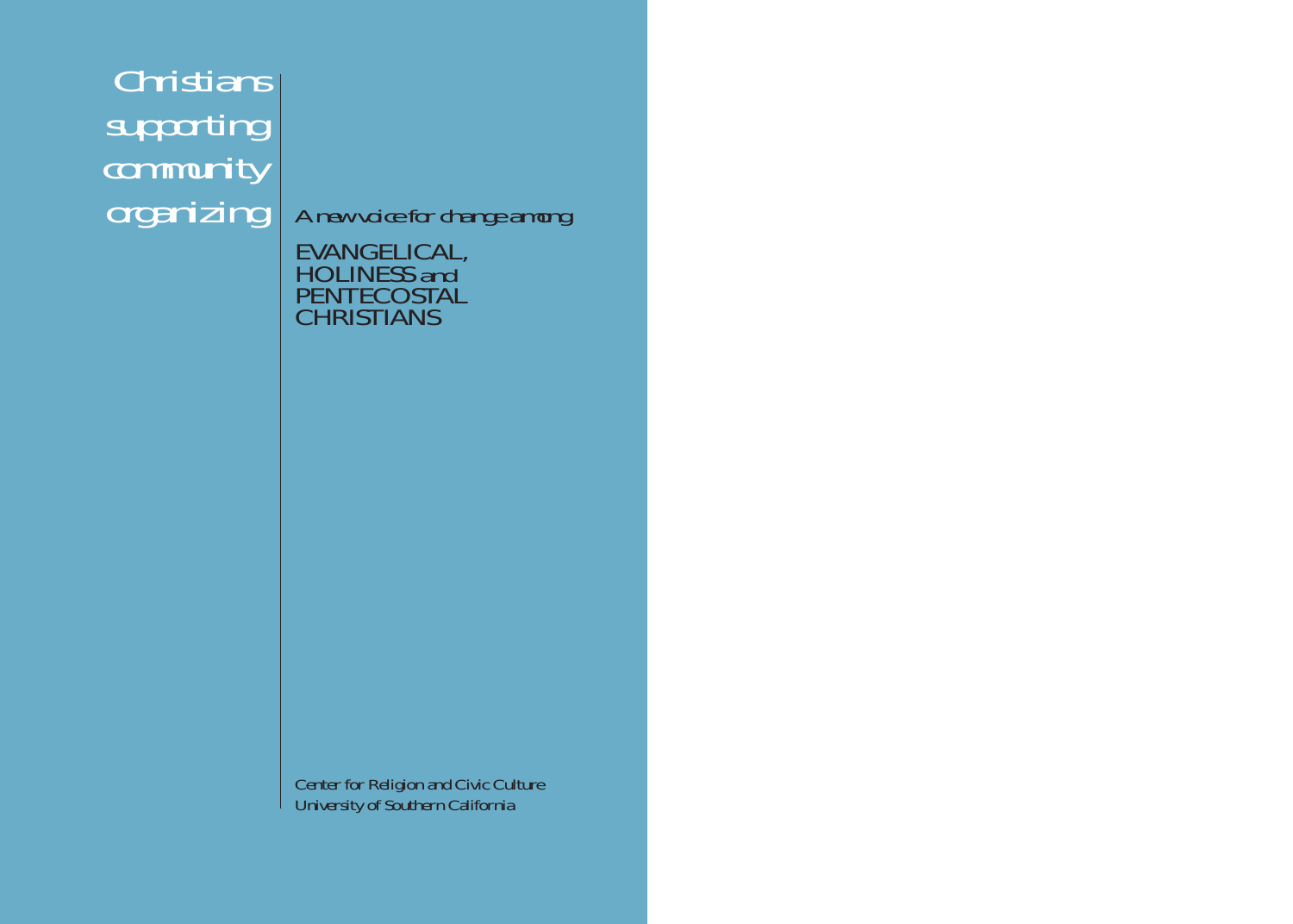*"The individual must be made intensely aware of the importance to his self-interests of his citizenship rights and responsibilities so that he will be moved to action." — Saul D.Alinsky*

t their best, community organizations—"people's organizations" in Alinsky's terms—are the highest expressions of democratic principles and are vehicles for profound social change. They involve a broad base of people representing many ethnic groups, religions, ages, careers, and income levels while they energize citizens and reconnect them with the political process. *A*

Community organizations contribute to civic life by fostering relationships between people from diverse backgrounds, enabling them to work together to address a myriad of issues that affect their neighborhoods and their cities, including education, affordable housing, fair banking practices, crime prevention, and more.

Community organizing is a method to inspire citizens to act. It is a form of action that addresses many negative cultural, social, political, and economic trends in the United States, including widespread despair about the democratic process, rampant "me first" individualism, and a culture of consumerism.

Community organizations evolve differently as local people make decisions about the direction and goals of their cities.

Fundamentally, community organizing addresses the issue of power. "Power," says Mike Miller, the executive director of the ORGANIZE Training Center, "is the ability to act effectively in the world." Many individuals and congregations feel impotent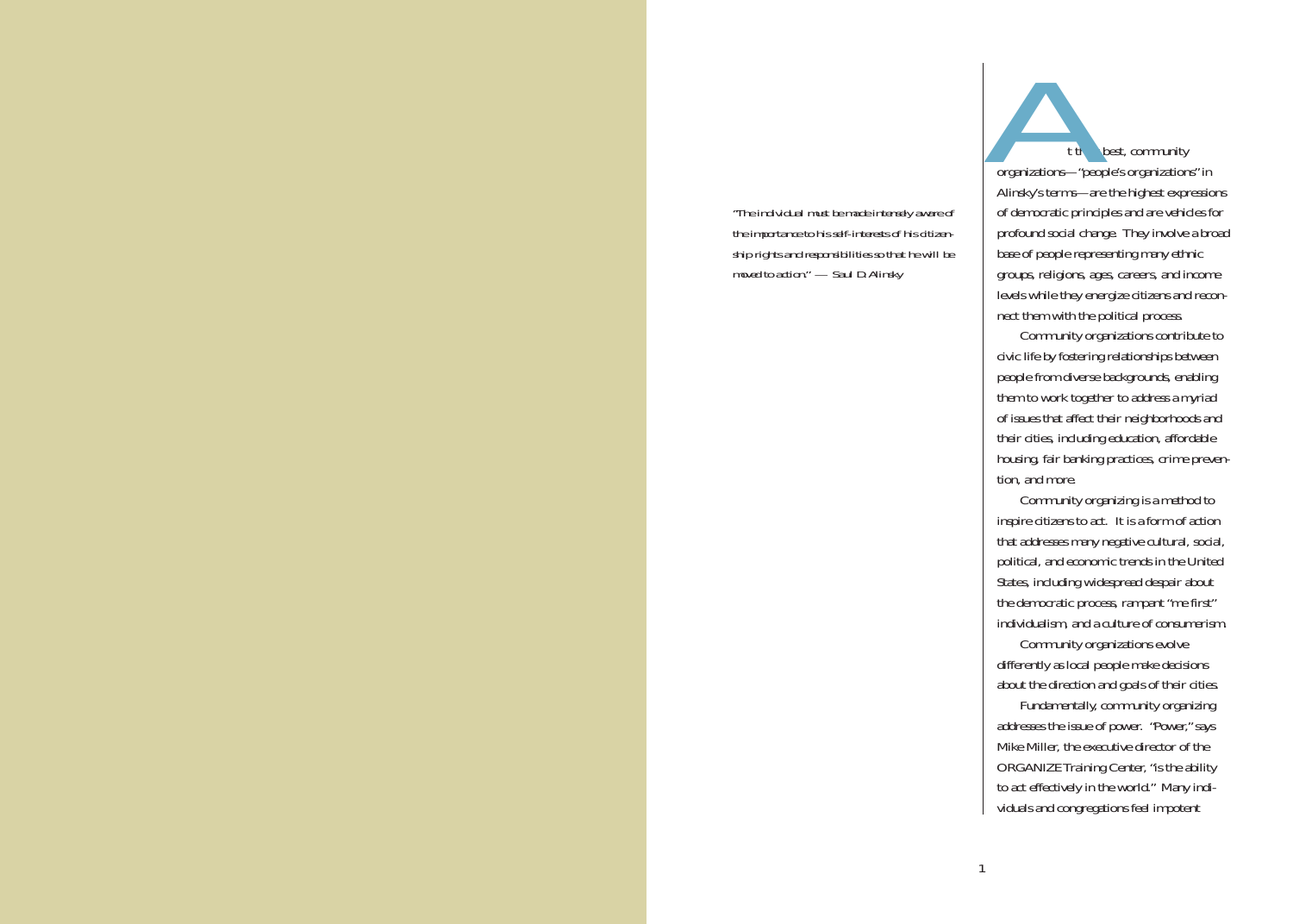in addressing problems of crime, affordable housing, lack of health care, unemployment and under-employment, poor schools, and related concerns. They may also feel inade quately represented in the political system and increasingly alienated from our major institutions. Community organizing enables them to develop powerful broad-based groups that act to hold government and corporate structures accountable. Once these organizations are established, the collective action of empowered citizens is a force to be recognized.

Modern community organizing originat ed in the late 1930s in Chicago. Saul Alinsky, founder of the Industrial Areas Foundation, worked to organize the poor and the workers in the Back of the Yards, an area made famous by Upton Sinclair's *The Jungle.* Alinsky suc ceeded in coalescing the ethnic parishes of the Catholic church community, organized labor, voluntary associations, and neighbor hood residents into a single organization called the Back of the Yards Neighborhood Council. The process of organizing these disparate groups into a unified force became the basis for modern community organizing and, over time, churches, synagogues, and other religious institutions became focal points for community organizers and their national and regional networks. As the labor movement's interest in a broad social and economic justice agenda waned, Alinsky's focus shifted to the religious community. in addressing problems of crima, affordable<br>
and in fact, marrop than that, marrow these for distinguishable to develop and distinguishes are both these first three induces were happen and distinguished concerts. They may

For decades, segments of the Catholic Church and mainline Protestant churches

# *Christians Supporting Community Organizing*

 $\blacktriangleright$  hristians Supporting Community Organizing (CSCO) is a bold national attempt to change the relationship between the theologically conservative elements of the Protestant church and community organizing. In the past, major community organizing networks have not been successful in recruiting and engaging these Christians and little has been done to alter this fact. CSCO represents a historically unique attempt to challenge decades of thought, theology, and action that have predisposed Evangelicals, Pentecostals, Holiness, and other theologically conservative Christians to avoid political engagement, except on a narrow range of issues related to personal behavior (e.g. abortion, promiscuous sex, divorce, etc.). Success for CSCO would entail a dramatic shift in the opinions, perceptions, and actions of their target group.

Unlike many community organizers, CSCO members understand the language, traditions, and viewpoints of the theologically conservative parts of the church because they are from these faith perspectives. CSCO's purpose is to get these churches to become part of the community organizing movement. CSCO seeks to accomplish its purpose through local members who are

organized in branches that encompass metropolitan areas. Branch members conduct individual meetings, workshops, and other educational activities aimed at pastors and lay leaders of their faith perspectives. Rather than creating its own network of community organizations, CSCO works to establish a base of relationships through which it promotes the ideas of congregationbased community organizing and encourages its churches to join existing congregationbased community organizations that are already in place in their communities. This is a unique effort because the individuals who participate in CSCO become the "evangelists" to their churches, denominations, ministerial alliances, and peers.

"Congregation-based community organizing," according to CSCO's proclamation, "is a process that enlists churches in faith and value-based action to address the economic, political, social, and cultural conditions which individuals and families alone lack the power to change." According to Marilyn Stranske, national organizer and one of CSCO's founders, "organizing is not getting people into partisan politics." Instead, organizing is a process that helps Christians reflect and act on issues of public life, such as justice in politics and economics, in light of their faith. CSCO's task is to convince Evangelical, Pentecostal, and Holiness churches that congregation-based community organizing has a biblical basis, that it is within their historical traditions, and finally, that it is a valuable use of limited time and resources. According to CSCO, many of the theo-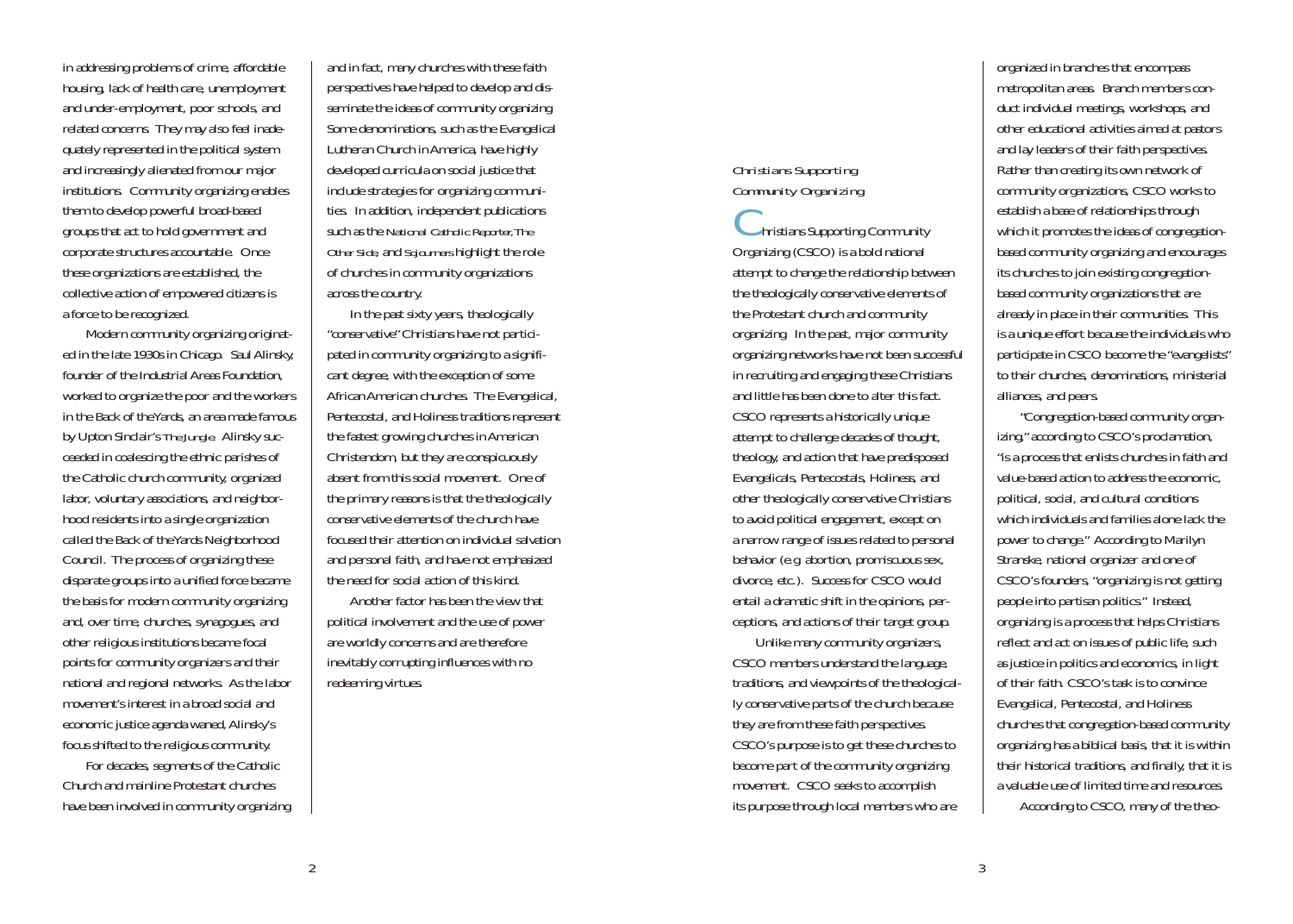logically conservative churches have not participated in, or taken stands on, issues of social concern during most of the twentieth century. During the 1920s, many of these churches assumed a posture of withdrawal from justice issues. They increasingly adopted cultural norms of consumerism and individualism. One of the primary reasons for the lack of involvement in social justice in the twentieth century, according to CSCO's principal theologian Robert Linthicum, is "a belief that the job of the church is to save souls and to save individuals, and little else." Some Evangelicals compare social action to "rearranging deck chairs on the Titanic when it is going down," Linthicum adds. Others perform acts of social service and have become engaged in church-based community development, but works of justice that involve challenging existing economic and political structures have fallen into disrepute or are ignored.

The end result has been a dichotomy between providing relief services and addressing the underlying systemic causes of social problems. Social service ministries soup kitchens, homeless shelters, and the like—are common to these elements of the church. Such services are consistent with the church's call to minister to individuals, especially those with unmet basic needs. Challenging the systemic evil that causes social ills, however, is not viewed as within the mission to "make disciples of all nations."

Despite present trends, social reform and collective action are not new concepts within the history of these traditions. One of CSCO's goals is to reconnect the churches with their histories of civic participation and social reform. In the nineteenth century, there are many examples of the extraordinary role played by Evangelicals in social movements. Charles G. Finney, the renowned evangelist who sparked the Second Great Awakening in the eastern and midwestern United States, was also an outspoken proponent of the abolitionist movement. In fact, he was one of the central leaders at Oberlin College when it became one of the northern stops for the Underground Railroad. Evangelicals and other Christians were also widely active in the women's suffrage movement, the creation of orphanages, labor rights for children and adults, and other important efforts to transform society.

Pentecostals also have a history of what Mike Miller, head of CSCO's California Project for Evangelicals and Pentecostals, calls "counter-cultural" activities. In 1906, the Azusa Street revival in Los Angeles sparked a worldwide Pentecostal movement that changed the course of Christian history and is still burgeoning in the United States, Latin America, and other parts of the world. The multiethnic congregation on Azusa Street was under the leadership of the Rev. William Seymour, an African American pastor. At a recent CSCO workshop, Murray Dempster, dean of "conservative"Vanguard University, an Assemblies of God institution, summed up this history by saying, "revivalism is at the heart of social transformation."

# *History of CSCO*

SCO is built and organized around the development of relationships. In fact, CSCO's originators developed their strategy for influencing these elements of the church as they developed relationships among themselves and worked on common interests. In 1990, Marilyn Stranske attended a workshop on community organizing led by Mike Miller and co-sponsored by World Vision International's Office of Urban Advance then co-directed by Dr. Robert Linthicum and the Bresee Institute. There, Stranske had what she calls another "conversion experience." She realized that her theology and worldview had lacked an adequate understanding of institutions and the use and abuse of power. She began to consider how congregation-based community organizing might address these lacks, not only within herself, but also within the parts of the church in which she had spent her life. Stranske had a long history of inner city church and parachurch work; several experiences in this work created confusion and pain. She doubted whether the work that she was doing was actually empowering the poor. After the workshop, she began a period of directed study with Miller, pursued an internship in congregation-based organizing in Denver, and traveled to Asia with

Linthicum as part of a delegation examining World Vision-supported congregationbased community organizing. Through this process Ms. Stranske discerned that she had a "call" to connect Evangelical, Holiness, and Pentecostal churches to community organizing.

A respected leader in the Evangelical church, Stranske recruited several people to become the initiators of a feasibility study to determine if leaders within her tradition might become interested in congregationbased community organizing as a faithful form of ministry. The initiating group gave her the entrée to many other denominational leaders. The group included Dr. Vernon Grounds, chancellor and president emeritus of Denver Theological Seminary; Dr. Robert Linthicum, then co-director of World Vision International's Office of Urban Advance, and now the director of Partners in Urban Transformation; Rev. Kenneth Luscombe, then co-director of the Office of Urban Advance for World Vision International; and Dr. Alice Mathews, the producer of the Radio Bible Class and then dean of the Seminary of the East, Philadelphia Campus. Soon this study phase became known as "The No Name Project." When sufficient interest and commitment had been determined,The No Name Project dissolved into a new individual membership organization called Christians Supporting Community Organizing.

Stranske developed relationships across the country with denominational executives, pastors, and other church leaders through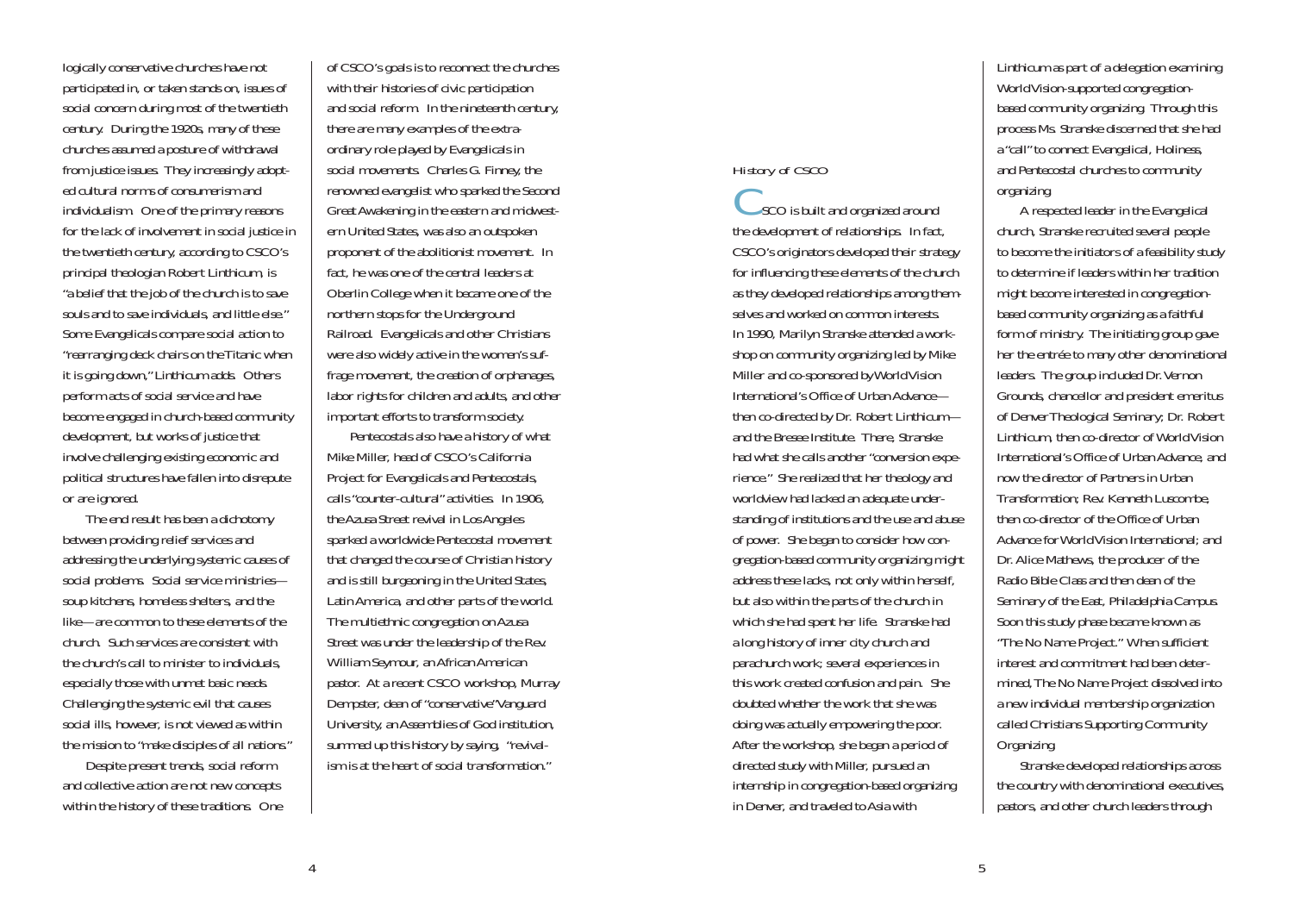individual meetings. At these meetings, she explained the reasons that compelled her to engage in the feasibility study and explored their level of knowledge and interest in community organizing. She also spent a large portion of the meeting listening to their perspectives, concerns, and yearnings for their churches and denominations. Many leaders were concerned about the growing privatization of faith. They expressed ambivalence about the rise of economic prosperity in their congregations and the resulting growth in consumerism and "watch out for number one" individualism. Others were worried about a theology that spiritualized some aspects of life and ignored social evils, both individual and corporate. They lamented the loss of community and the growing divisiveness among different groups in American society. These individual meetings allowed Stranske to identify interest in congregationbased community organizing and served as a feasibility study leading to the creation of CSCO. To date, Ms. Stranske has conducted over 400 of these individual meetings.

As a result of the interest in community organizing,The No Name Project held its first four-day workshop in July 1994 in Colorado. An initial group of committed leaders developed from the workshop. There, Mike Miller conducted sessions on congregation-based community organizing principles, strategies, and techniques and Linthicum presented the biblical theology component. In 1995, the second and third workshops took place in New Jersey and California. At each of these, an additional

number of leaders decided to commit themselves to the effort. A four-day workshop was held in Atlanta in 1996. In 1997, Christians Supporting Community Organizing was officially founded. Since the founding, the organization has held ten half-day to four-day workshops.

#### *Current Status*

 $\angle$  SCO's structure is based on principles from community organizing and is unlike many traditional nonprofits. It has a national leadership team, a small staff, consultants, and a national membership. The organization seeks to develop and empower local leaders rather than centralizing power in staff or in a national board of directors. Therefore, its strategy is to develop highly committed local bodies called branches. Members are committed to a high level of participation and sign a covenant to engage in relational oneto-one visits with pastors and other leaders, deepen their knowledge of organizing and its biblical roots, make a financial contribution to CSCO equal to one percent of their annual income, participate in branch meetings, and otherwise build the work of CSCO.

The national CSCO effort has progressed, but more slowly than anticipated; so far CSCO is active in Boston, Chicago, Philadelphia, Rochester, Los Angeles, the San Francisco Bay Area, Spokane, and San Diego. In all, there are thirty-six members and ten endorsers across the country, ranging from lay persons to bishops. The ten endorsers pay yearly dues and also lend their names in support of the project, but do not make the full membership commitment. Though the membership and endorsers are small in

number, the commitment level is high and each person is a leader in a church or denomination.

In keeping with the notion of a member driven organization, CSCO has a small number of staff. Marilyn Stranske is the national organizer; Mike Miller is the long-term consultant. Stranske is based in Denver and conducts individual meetings with denominational executives, pastors, and lay leaders, and has one part-time administrative staff person in her office. Miller is the expert on philosophy, strategy and methods of organizing and has almost 40 years of experience in the field. He is the executive director of ORGANIZE Training Center in San Francisco and directs the CSCO-related California Project for Evangelicals and Pentecostals. The rationale behind this structure is to encourage local ownership by branch members and to minimize reliance on staff direction. A reality of the CSCO effort is that one full-time organizer with part-time support staff based in Colorado and one consultant on organizing, however experienced, cannot undertake the massive task of spreading the CSCO message alone. Therefore, the practical implementation of a national program must inherently rely on local participation and ownership.

The goal is to create local metropolitan area branches of between seven and fifteen people. The branches are responsible for recruiting and eventually providing some of the training. Regular branch meetings are held to discuss organizing projects, to receive theological training, and to keep the network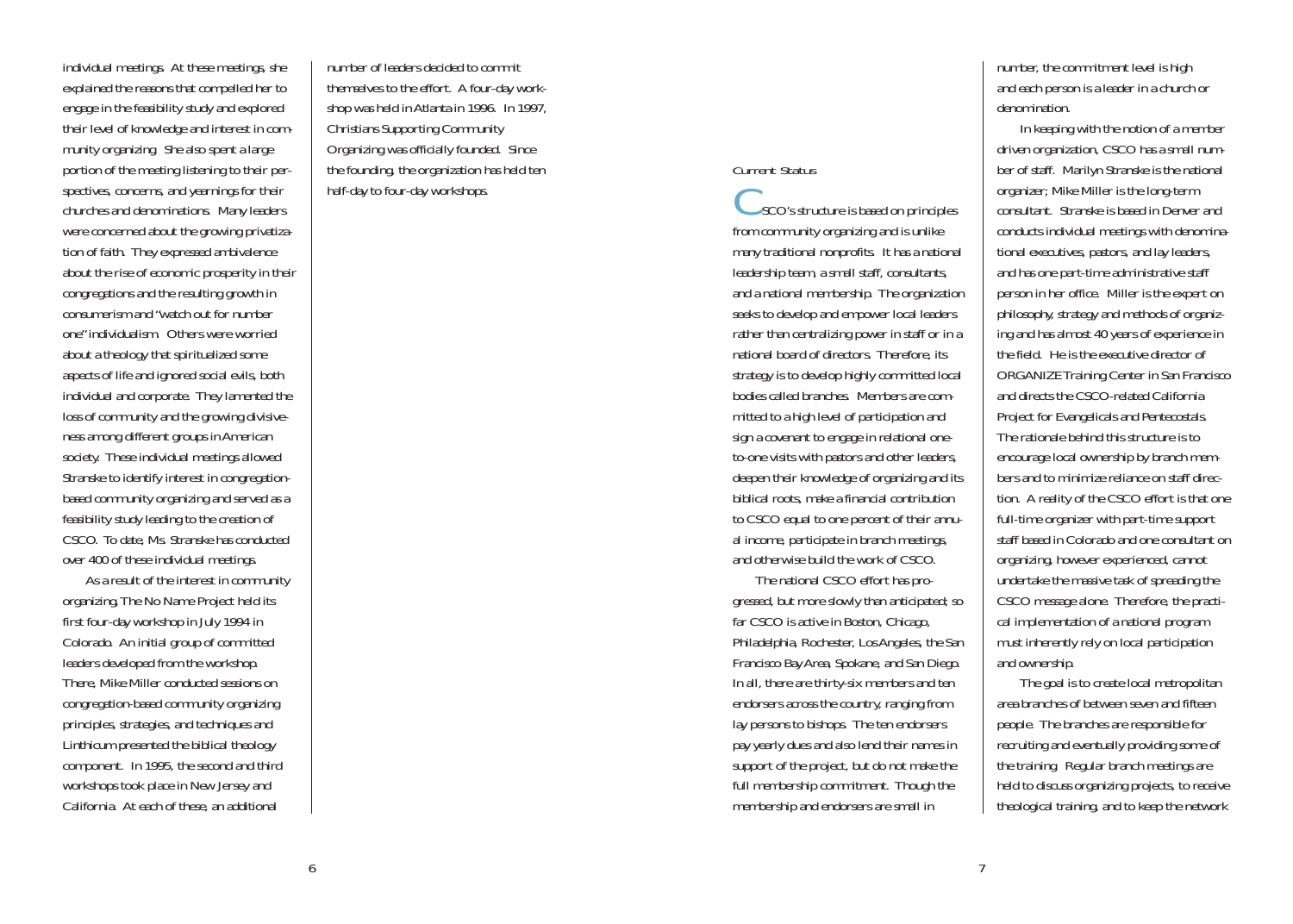active. The objective of the recruiting done by branch members is to lead churches to join existing congregation-based community organizations.

In California, CSCO's work is done under the auspices of the California Project with Evangelicals and Pentecostals. Currently, the Los Angeles branch is the most developed in CSCO. It has sixteen members and is moving ahead as envisioned in the original plan. Members are meeting with pastors and other leaders and spreading their excitement about congregation-based community organizing. In June 1999, the Los Angeles branch sponsored a one-day workshop that had forty attendees representing several denominations and ethnic components of the church. Already, pastors from Los Angeles and Orange counties have attended meetings with organizing networks in their respective areas.

## *Theology*

ne of the major contributions that CSCO brings to the Evangelical, Pentecostal, and Holiness churches is its theological engagement. Though the established community organizing networks have done some theological work, it has not been comprehensive or systematic in its design and has not been built on a firm biblical foundation. Without a solid biblical basis for organizing, the task of integrating the CSCO-targeted churches would be impossible. Dr. Robert Linthicum is CSCO's primary teacher on the biblical basis for community organizing. He has impressive credentials and has practical experience in urban areas as a pastor, organizer, and as the co-director of the Office of Urban Advance,World Vision International. He is currently executive director of Partners in Urban Transformation. He holds a doctorate from San Francisco Theological Seminary and masters degrees from McCormick Theological Seminary and Wheaton Graduate School of Theology.

Linthicum's theology has the unmistakable imprint of his many years of urban experience in the United States and abroad. In his workshop presentations, Linthicum tells the story of his own transformation regarding community organizing and his extremely painful introduction to the realities of sys-

temic evil. During the late 1950s, he was a college student engaged in ministry in a government housing project in Chicago, where the "vertical slums" were terrifying places for children and adults alike. Linthicum was interacting with the African American teenagers who lived in the housing projects when he met a fourteen year old girl whom he calls Eva. Eva came to him one day, distraught. She said that a large gang was pressuring her to become a prostitute for men from the suburbs and she asked him for help. His response was consistent with his experience and theology at the time. He encouraged her to resist temptation and that if she did, that evil would flee from her.

When he returned from summer vacation, Linthicum found that Eva had become a prostitute. She said that the gang threatened to harm her father and brother if Eva did not succumb. First, her father was badly beaten. Next her brother was beaten and was hospitalized. Finally, the gang threatened to rape her mother and she knew that they were serious so she succumbed. Linthicum was deeply outraged and asked why she had not gone to the police for help. Moments later, his view of the world was forever altered when Eva revealed that the local police were the "gang members" threatening her and forcing her to become a prostitute. Stunned, Linthicum had discovered that his theology had not prepared him for the possibility of such deeply rooted systemic evil in an institution established to uphold justice. Individual faith was not enough to address rampant police corruption. This experience

and others launched him on the path of discovery that eventually led him to community organizing.

One of the foundations of Linthicum's theology is the "shalom community." He states that every human society is built upon three basic systems: a foundation of generally accepted values (what Linthicum calls the "religious system"), a political system ordering that society, and an economic system that generates and distributes goods and services. Each of the systems is intertwined with the other. In the ideal society intended by God, Linthicum teaches, the shalom community is built upon a religious system committed "to serve the Lord your God with all your heart, with all your soul, and to observe the Lord's commands." Thus, in a shalom community the primary task of people would be building a community (that is, loving and being committed to God and to each other). Such a relational culture, Linthicum adds, will build a politics of justice and an economic system which would be equitable in the distribution of wealth so that there were "no poor among them." There would be no great disparity of wealth or income. In a fallen society, on the other hand, an economics of greed influences and corrupts the political system so that it acts oppressively and, finally, coopts the religious system to help the oppressors maintain their power by rationalizing the oppression as if it were God's, or that society's, highest intent.

Linthicum believes that God's people are called to change society if the systems are not functioning as God intended them. He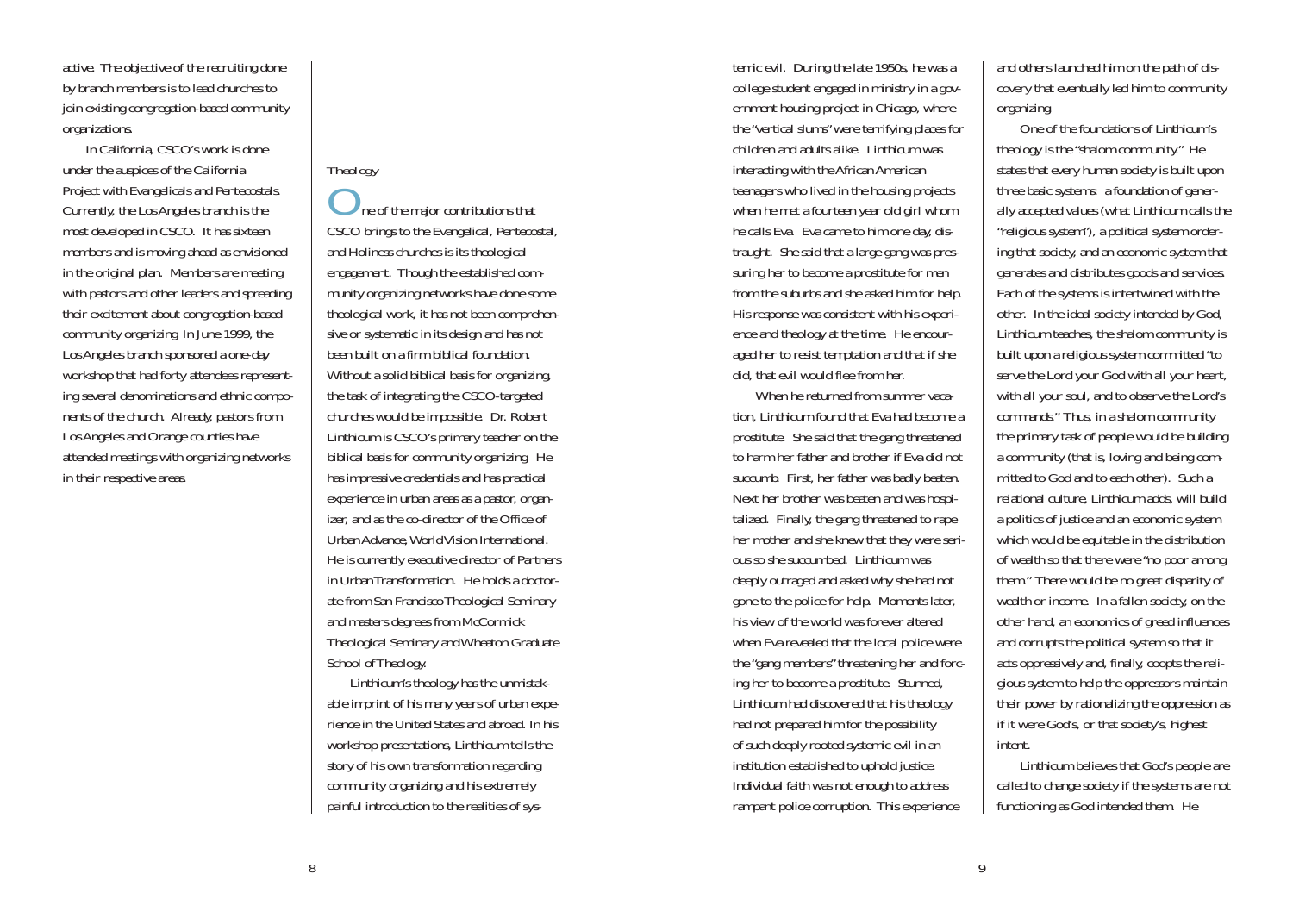stresses that the Bible provides communal direction for churches and nations, not merely for individuals, and he argues that discipleship includes seeking economic justice, confronting oppression, and restoring communities to health. This biblical theology, presented at the workshops, is clearly revelatory for the participants and is an important factor in their decisions to join CSCO.

#### *Workshops*

*For I'm building a people of power For I'm building a people of power And I'm making a people of praise That will move through this land by my Spirit And will glorify my precious Name. Build your church, Lord. Make us strong, Lord. Join our hearts, Lord, through your Son. Make us one, Lord, in your body, In the kingdom of your Son.*

*— Workshop "theme song" introduced by Robert Linthicum as taught to him by a community organization with which he worked in India.*

**In addition to meetings with individuals,** workshops are the primary places where the CSCO effort presents its challenging material and encourages involvement. At the October 1998 workshop, Marilyn Stranske introduced the four-day meeting by inviting each participant to "interact, think, argue, pray," and "if you feel so led, join us." Workshops are typically four-day sessions that provide an introduction to principles of community organizing and offer the theological rationale for churches to participate. As in other community organizing settings, personal histories play an important role. Miller, Linthicum, Stranske, and other CSCO members speak passionately about how community organizing has radically changed their lives and how

it has altered the very futures of churches and neighborhoods. Stories are important for organizers because they connect people to each other and break down walls of alienation that exist between people because of individualism, consumerism, and the privatization of faith.

In many ways, the workshops represent a marriage between the cultures of community organizing and churches. There are prayers, Bible studies, hymns, daily sermons, and worship services. References to Jesus, God, and the Holy Spirit are prevalent. At the same time, the men and women at the workshops are there to ask tough questions about, to learn about, and to make decisions about congregation-based community organizing and how it might fit into their ministries.

Throughout the workshops, listening is one of the key concepts. Linthicum often cites Exodus 2:23-25, a passage that describes God hearing the "groaning" of the Hebrew people who are slaves in Egypt at the time. The point is that God heard and responded to the people even though the text gives no indication that their groans were directed to God. This theme of listening for the groans is restated in numerous ways throughout the workshops with the goal of helping pastors and other Christian leaders to identify the needs of their congregations, neighborhoods, and peer groups.

Mike Miller, a community organizer with almost 40 years of community organizing and civil rights work, provides most of the theoretical and practical experiences with community organizing. In one role-playing

exercise, Miller takes on the persona of "Mr. Obstruction," a manager of a housing project. The participants plan a meeting with Mr. Obstruction to negotiate with him about a series of problems they are having in their buildings. They plan the meeting, but Miller plays a shrewd man who usurps the meeting, stalls the process, and frustrates the community representatives. After the exercise, he leads the debriefing and employs the Socratic method to help people understand the strategies employed by Mr. Obstruction. Later, he leads a session on more effective ways to conduct meetings with decision-makers. Miller also trains the participants in community organizing tools, such as individual meetings.

The workshops employ many types of exercises to engage the participants. One of the most effective exercises is the use of family groups. During the first evening session, the participants choose to join a fictional family group living in the typical American urban/suburban population center, Laodicea. The Washington, Brown, Chan, Diaz, and Strickland families are residents of the metropolitan area and each family has a set of issues that concern them. The family groups are an effective way to apply what has been learned from the theoretical sessions. For example, after a discussion about the "groans" of the people, the family groups discuss the issues of their families and the metropolitan area of Laodicea. All of the other small group activities during the workshop take place in these family groups, so that by the end of the workshop there is a strong bond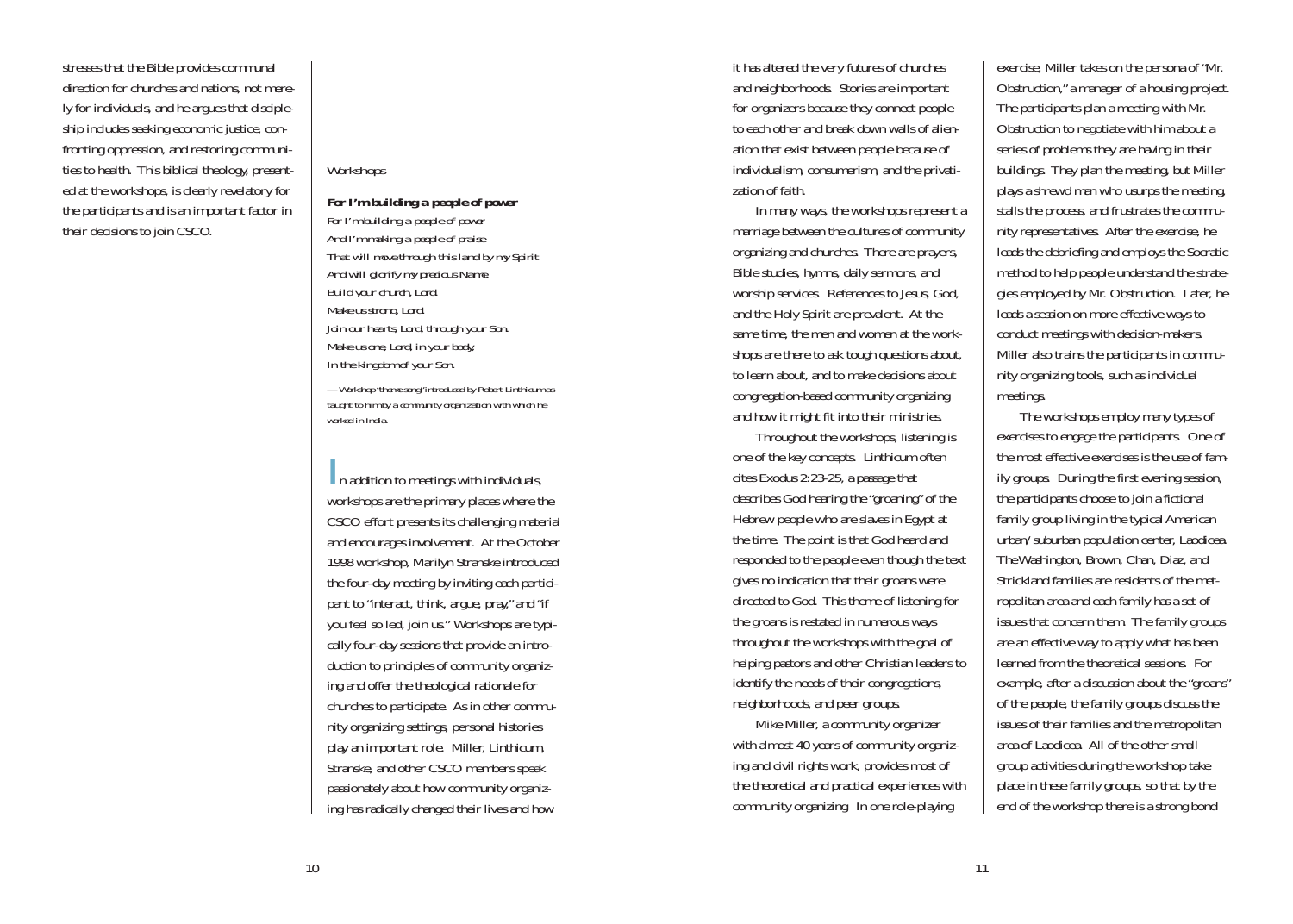between the members and they have learned to work well as a unit. Four-day workshops conclude with organizational meetings to which participants are invited if they wish to explore membership in CSCO.

In interviews with participants from the October 1998 workshop, there were many positive responses to the CSCO presentation. Steve Smith, an Assemblies of God pastor and professor at Vanguard University, said that in order to be effective, urban ministry "is going to take more than spiritual ministry or preaching." Before the workshop he knew about community development, but the workshop helped to clarify community organizing. Smith added that he would seek to explore the local organizing efforts with his congregation in Inglewood and also include concepts from the workshop in his university teaching.

Other participants stated that the theological presentations gave them new insights into the role of Christians and their responsibility to work for change, especially when unjust systems are in operation. Andrew Kwong, a pharmacist and chair of the Social Concern committee of the First Evangelical Church Association, was impressed by the systematic analysis of the biblical teaching related to justice issues. Kwong said that at the workshop, Linthicum "adjusted our eyeglasses [so] now I see with more clarity" regarding God's perspective on urban issues. Several participants discussed profound changes and new insights resulting from the teaching on theology.

### *Conclusion*

 $\blacktriangleright$  hristians Supporting Community Organizing has undertaken a monumental task. The organization has the complex mission of explaining community organizing and establishing a new relational network in the theologically conservative parts of the Protestant church. Moreover, it must articulate a theology that convinces pastors, denominational executives, and lay leaders that this particular way to engage society has a biblical basis. Finally, it must shepherd pastors and their churches to engage in serious exploration of membership in local congregation-based community organizations in their areas.

One of the most promising developments for the movement is the relationship between CSCO, the Assemblies of God, and the Church of God in Christ. Two key leaders from these denominations have joined CSCO's work. Bishop George McKinney is an active board member of the Pacific Institute for Community Organization (PICO), an organizing network that is active in many cities in California. He is a strong advocate for community organizing and has brought his congregation into the PICO fold. McKinney administers the Second Jurisdiction of the Church of God in Christ, one of the largest areas of the COGIC

denomination, and is thus a very influential CSCO member. Another key leader is David Gable, the assistant superintendent of the Assemblies of God's Southern California District, and a leading proponent of Christians becoming involved in the organizing process. He actively encourages his pastors, especially urban pastors, to participate in community organizing.

During March of 2000, the two denominations are hosting a joint workshop on congregation-based community organizing. The workshop will gather respected pastors and leaders from the denominations and CSCO will organize and present the workshop. This is obviously a major opportunity to influence the denominations. It is also a tangible step toward racial reconciliation, linking pastors and lay leaders from the predominantly white assemblies of God with their counterparts of the predominantly African American Church of God in Christ.

Evangelical, Pentecostal, and Holiness churches have demonstrated their ability to organize around private issues of faith. CSCO inspires them to consider a broader vision of the Christian life. Christians have a call to confront evil in its structural forms and to address issues that are beyond the scope of individual behavior and personal change. CSCO reminds Pentecostals, Evangelicals, and Holiness tradition denominations of their Old Testament heritage of justice, the New Testament's vision of the kingdom of God, and of their nineteenth century predecessors whose work to transform their society was based in their faith. The Center for Religion

and Civic Culture considers CSCO's work to be an important contribution to a faithful rendering of the gospel message.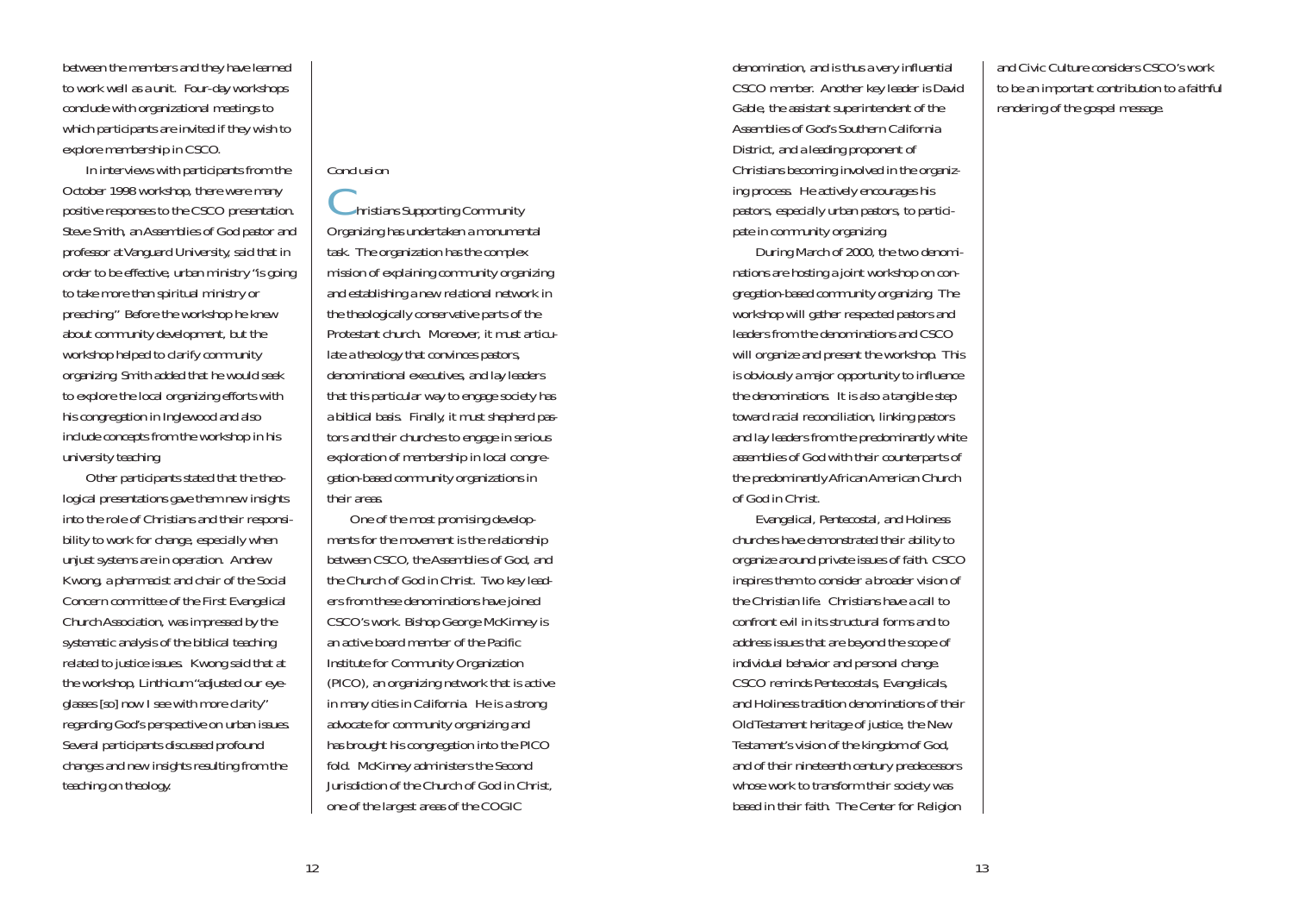# APPENDIX

Community, congregation, and broad-based organizing networks in California

The **Gamaliel Foundation** grew out of an effort to support an African American organization on Chicago's West Side. In 1986, the foundation was reorganized to focus on congregation-based community organizing. Today, its network consists of staff and over 600 clergy across the country. In Oakland, Gamaliel is active through the Oakland Coalition of Congregations. For additional information, call the Gamaliel Foundation national office in Chicago at (312) 357-2639.

The **Industrial Areas Foundation** (IAF) is the largest organizing network engaged with congregation-based community organizing in metropolitan areas across the country. IAF, founded by Saul Alinsky in 1940, is also the largest and oldest of the community organizing networks. In California, IAF is active in the following areas:

- j *Los Angeles Metropolitan area:* Southern California Organizing Committee, East Valleys Organization, Valley Organized in Community Efforts and United Neighborhoods Organization.
- j *San Francisco and San Mateo Counties:* Bay Area Organizing Committee,
- j *Sonoma and Napa Counties:* Sonoma-Napa Action Project
- j *Sacramento and Solano Counties:* Sacramento Valley Organizing Community/Solano County Organizing **Community**
- j *Monterey and Santa Cruz Counties:* Monterey Bay Organizing Project

For additional information call the Industrial Areas Foundation-West Coast Vision office in San Francisco at (415) 447-0774.

The **Pacific Institute for Community Organization** (PICO) was founded by two Jesuit priests in 1972. Today PICO has affiliate community organizations in over 70 cities around the United States. PICO is active through local organizations in the following areas:

- j *Sacramento:* Sacramento Area Churches Together
- ▶ *Stockton:* People and Congregations Together
- ▶ *Oakland:* Oakland Community **Organizations**
- ▶ *Hayward:* South Alameda County Interfaith Sponsoring Committee
- **San Francisco: San Francisco Organizing** Project
- $\blacktriangleright$ *San Carlos:* Peninsula Interfaith Action
- **San Jose: People Acting in Community** Together
- **Anaheim: Orange County Congregation-**Community Organization
- j *San Bernardino and Riverside Counties:* Inland Congregations United for Change
- j *San Diego:* San Diego Organizing Project
- ▶ *Contra Costa County:* Contra Costa County Interfaith Sponsoring Committee
- **Fresno: Fresno Area Congregations** Together
- ▶ *Long Beach:* Greater Long Beach Interfaith Sponsoring Committee

For additional information call (510) 655-2801.

### The **Regional Council of**

**Neighborhood Organizations** (RCNO) is a national network with organizations in 16 cities. During the past eight years, several thousand clergy, lay and community leaders have participated in RCNO workshops or training sessions. In Los Angeles, RCNO works with small and medium size African American churches through the Los Angeles Metropolitan Churches (LAM). For additional information call (323) 846-2513.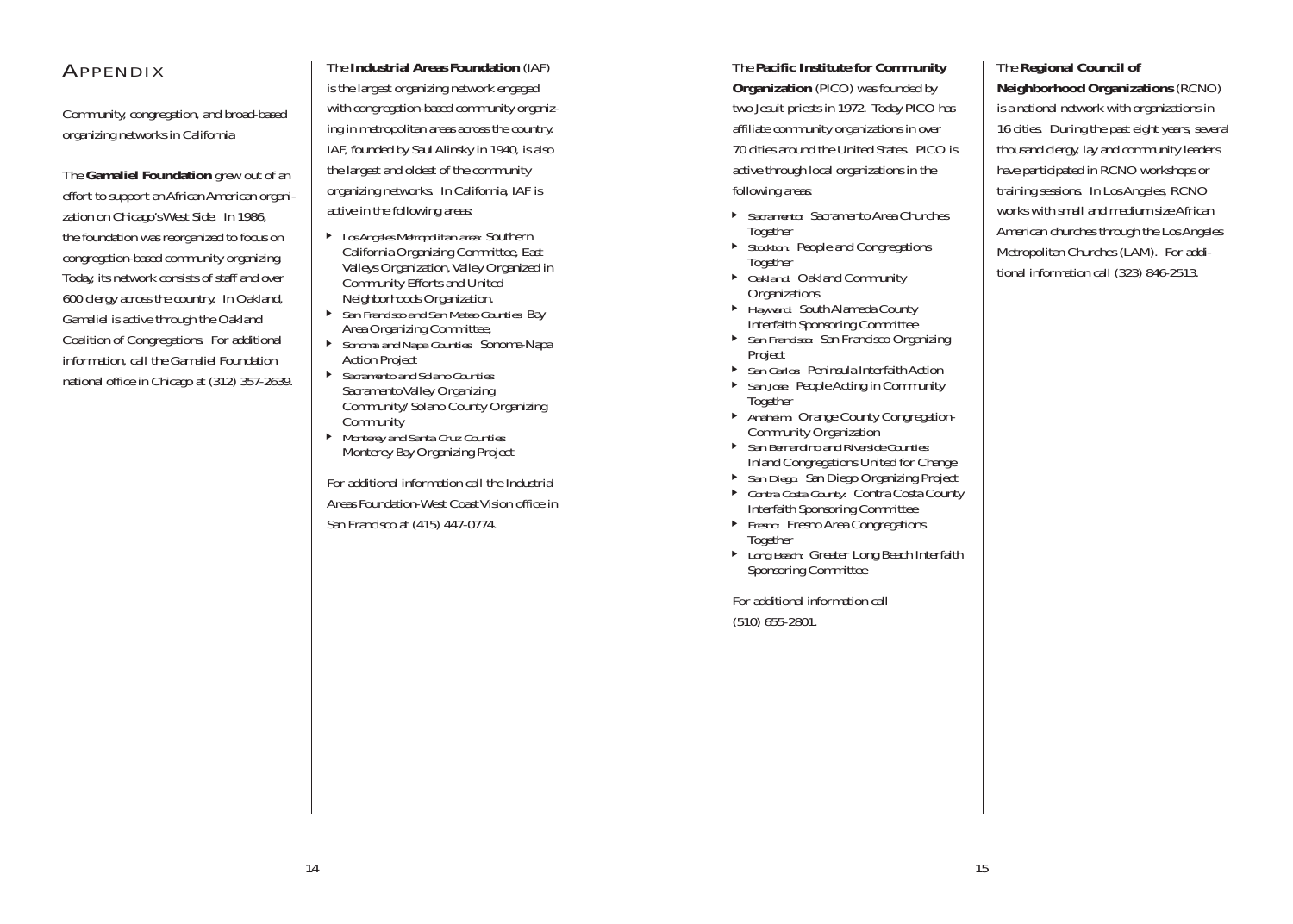#### *Center for Religion and Civic Culture (CRCC)*

uring the period March 1997 to July 1999, the Center for Religion and Civic Culture at the University of Southern California researched and documented the activities of the California Project for Evangelicals and Pentecostals, in cooperation with the ORGANIZE Training Center. The Center for Religion and Civic Culture (CRCC) is an organized research unit of the University of Southern California. Its mission is to research the civic role of religion and to interpret faith-based activities to an audience that includes scholars, religious institutions, funders, public officials, and the media. Research was funded by a subgrant from ORGANIZE Training Center through funding from The James Irvine Foundation. This report is a summary of our findings during the approximately two years of research.

CRCC conducted its research by observing and documenting workshops, interviewing participants formally and informally, and conversing with California Project leaders. Professor Donald Miller, CRCC's executive director, and Orlando Love, research assistant, attended a four-day workshop held in Santa Cruz in September 1997. Miller, Love, and Timothy Sato attended a workshop in Los Angeles in October 1998. At each event, researchers took detailed field notes of the content and activities they observed.

CRCC interviewed 27 participants in the California Project. These included members, non-members, denominational execu-

tives, workshop participants, and those in the process of determining their relationship with the effort. CRCC also interviewed indi viduals who participated in the workshops and decided not to join as members.

The ethnic and gender composition of the interviewees is summarized in the following table:

| Am. | African Asian Anglo Latino Other Total              |  |      |
|-----|-----------------------------------------------------|--|------|
|     | MF MF MF MF MF MF                                   |  |      |
|     | 4 1 4 0 13 0 3 2 0 0<br>18.5% 15% 48% 18.5% 0% 100% |  | 22 5 |

This ethnic and gender balance in the inter view pool is very similar to the California Project's statistics based on its California contact list from November 1998.

 ${\rm CRCC}$  also conducted interviews with the three central figures in the  ${\rm CSCO}/$ ORGANIZE Training Center effort, Marilyn Stranske, Mike Miller, and Bob Linthicum. Ms. Stranske is the lead organizer of the effort and is the Denver-based CSCO's only full-time staff person. Mr. Miller provides training in community organizing and is a highly experienced community organizer. He serves as a consultant to CSCO and is the executive director of ORGANIZE Training Center. Dr. Linthicum provides the majority of the theological training for CSCO and is the executive director of Partners in Urban Transformation and the author of many books on urban issues.

For additional information on Christians Supporting Community Organizing and the California Project with Evangelicals and Pentecostals, please contact:

MARILYN STRANSKE *National Organizer* Christians Supporting Community Organizing P.O. Box 8766 Denver, CO 80201 (303) 860-7747 extension 134 Fax (303) 860-1914

MIKE MILLER *Executive Director* ORGANIZE Training Center 442-A Vicksburg San Francisco, CA 94114 (415) 821-6180 Fax (415) 821-1631

*Written by:* Timothy Sato and Professor Donald E. Miller

*Research Team:* Donald E. Miller, Executive Director Orlando Love, Research Assistant Timothy Sato, Program Coordinator

*Design:* Margi Denton, Denton Design Associates

September 1999